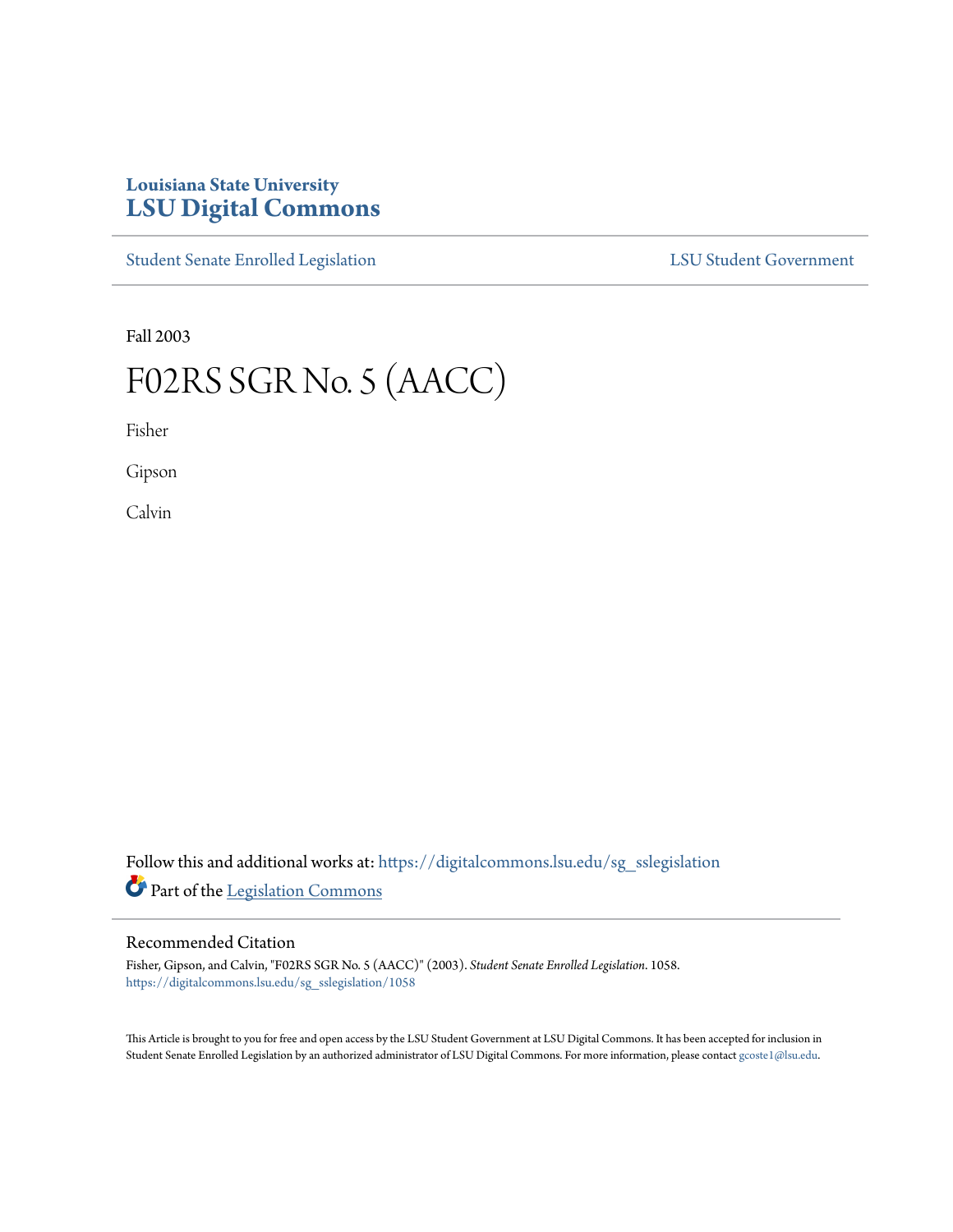STUDENT GOVERNMENT **FINAL** 

#### LOUISIANA STATE UNIVERSITY

## **STUDENT SENATE 09 OCTOBER 2002 SGR NO. 5 BY: SENATORS FISHER, GIPSON AND CALVIN**

## **A RESOLUTION**

**TO DEMAND THAT THE AFRICAN-AMERICAN CULTURAL CENTER (AACC), HELEN M. CARTER HOUSE AND THE AGNES MORRIS HOUSE NOT BE DEMOLISHED, AS IS CURRENTLY SUGGESTED BY THE LSU MASTER PLAN COMMITTEE, UNLESS FACILITIES CAN BE GUARANTEED THAT WOULD CONFORM TO THE REASONABLE GUIDELINES SET FORTH BY THEIR RESPECTIVE ADVISORY COUNCILS AND DIRECTORS**

- **PARAGRAPH 1:** WHEREAS, THE LSU MASTER PLAN EXHIBITED AT THE "PUBLIC INPUT" SESSION ON 12 SEPTEMBER 2002 REVEALED PROPOSALS TO REPLACE THE AFRICAN-AMERICAN CULTURAL CENTER (AACC), HELEN M. CARTER HOUSE AND U.S. CIVIL WAR CENTER WITH A PARKING GARAGE, AND
- **PARAGRAPH 2:** WHEREAS, MEMBERS OF THE COMMITTEE, IN THEIR PRESENTATION, HAVE FALSELY CLAIMED THAT THESE FACILITIES ARE [AS DIRECTLY QUOTED] "NO LONGER VIABLE" TO THE LSU COMMUNITY, WHEN IN ACTUALITY THEY PROVIDE KEY SERVICES TO THE LSU COMMUNITY AND HOUSE KEY ORGANIZATIONS SUCH AS THE BLACK STUDENT UNION, NATIONAL ASSOCIATION FOR THE ADVANCEMENT OF COLORED PEOPLE (NAACP) AND LSU WOMEN'S CENTER, SPECTRUM ALLIANCE, WOMEN ORGANIZING WOMEN (WOW) THE PROGRESSIVE STUDENT ALLIANCE (PSA), AND MANY OTHERS, AND
- **PARAGRAPH 3:** WHEREAS, IN THE CASE OF THE AACC AND HELEN M. CARTER HOUSE, NEITHER THE ADVISORY COUNCILS AND DIRECTORS OF THESE FACILITIES, NOR THE MEMBERSHIP OF THE ENTITIES THAT ARE HOUSED IN THESE FACILITIES, HAVE BEEN FORMALLY CONTACTED ABOUT THESE PLANS FOR DEMOLITION, AND
- **PARAGRAPH 4:** WHEREAS, EVEN AFTER DIRECT QUESTIONING BY MEMBERS OF THE PROGRESSIVE STUDENT ALLIANCE (PSA) AND THE ORGANIZATIONS INHABITING AND UTILIZING THESE FACILITIES ABOUT WHERE THESE CAMPUS ENTITIES WOULD BE RELOCATED TO AFTER DEMOLITION, THE MASTER PLAN COMMITTEE COULD NOT GUARANTEE FUTURE FACILITIES TO REPLACE ANY OF THESE THREE BUILDINGS.
- **PARAGRAPH 5:** THEREFORE, BE IT RESOLVED THAT THE LSU A&M STUDENT SENATE DEMANDS THE FOLLOWING: